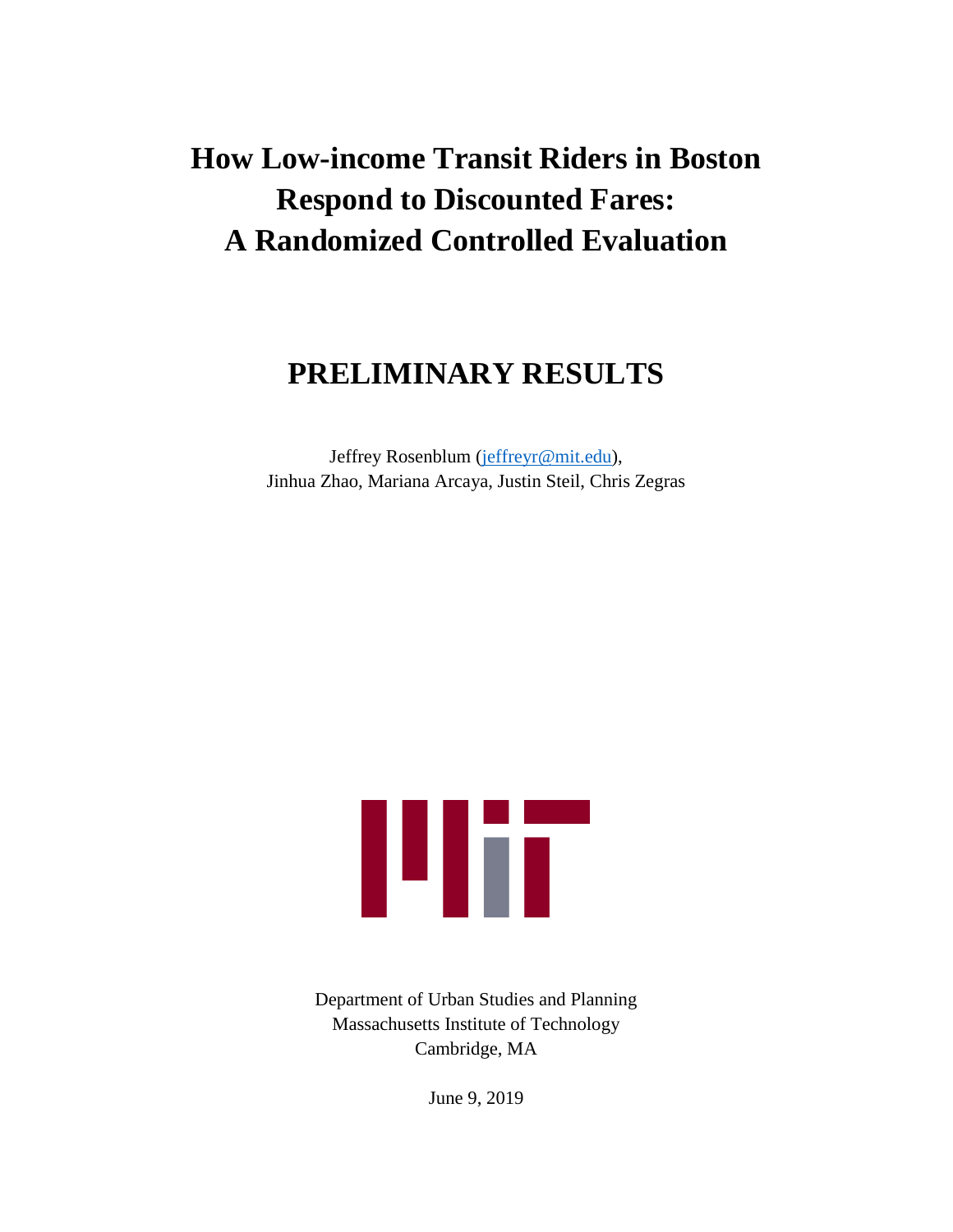### **Summary**

The purpose of this project is to investigate how the cost of public transit influences low-income transit use and access and, thus, how a low-income fare policy instrument could improve the quality of life of low income transit users. A randomized controlled evaluation was conducted to study the effect of providing a 50% discounted MBTA fare to low-income individuals in the Boston region. Individuals receiving food stamps (SNAP) benefits were recruited and then randomly assigned to either receive a 50% discount CharlieCard or a regular CharlieCard. Participants daily provided the purposes of their transit trips via an automated text-based mobilephone ChatBot tool. Pre- and post-study surveys were also administered by the ChatBot.

Preliminary findings of our research suggest low-income riders in the study took more trips as a result of receiving a subsidy. Compared to the control group receiving only a CharlieCard, those participants receiving a 50% discounted CharlieCard:

- 1. Took about 30% more trips.
- 2. Took more trips to health care and social services.

The research also suggests that low-income transit riders in the study use the MBTA differently from the average transit rider. Compared to the average MBTA rider, the low-income individuals participating in the study:

- 3. Took more of their trips during off-peak times.
- 4. Relied more heavily on buses and Silver Line.
- 5. Made more transfers among modes and routes (e.g., subway to bus to another bus).
- 6. More often paid with stored value on a card rather than one-day, seven-day, or monthly passes.

Finally, in answer to the question, "What do you think is the biggest problem with public transportation (MBTA) in Boston?" participants in the study:

7. Reported reliability, affordability, frequency, and crowding as top concerns.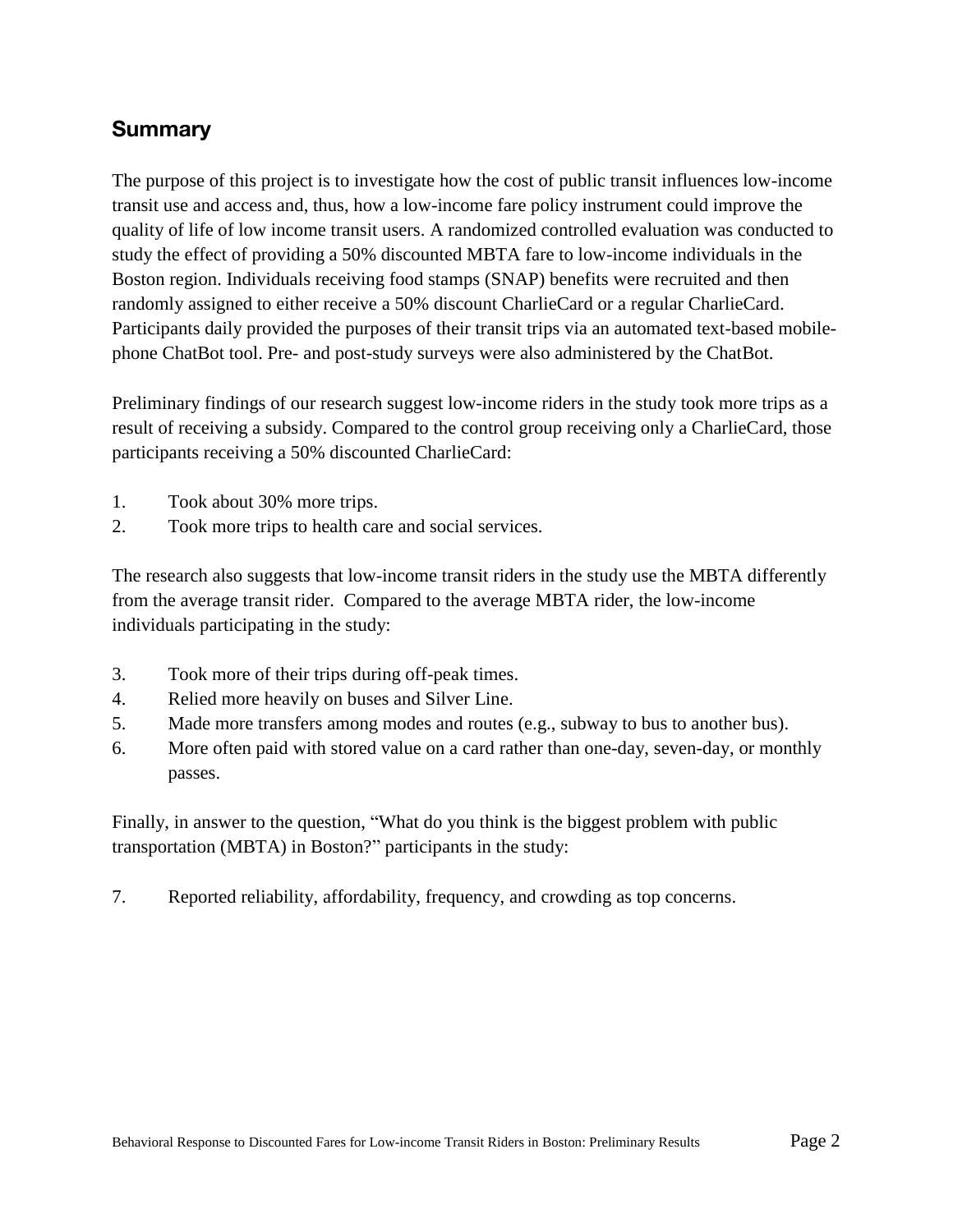### **Overview**

As transit authorities across the US have raised fares over the past decade, affordability has become a salient equity issue. With few exceptions (notably San Francisco and Seattle), transit authorities have not generally provided discounts to poor riders (federal policy established in 1972 does, though, mandate senior and disability discounts). Relatively little is known about how low-income households react to fare increases and how they manage transportation costs in the context of overall household budgeting. Anecdotal evidence, mostly from studies of the effects on employment and job training, suggests that transit affordability is a barrier to reach jobs, education, and other opportunities (i.e., access). However, the few existing studies of the impact of fare increases on ridership by the poor have produced contradictory results. Some studies have indicated that fare increases have little impact on low-income ridership behavior, supporting the theory that low-income transit users are "captive riders" with no choice but to pay the increases (considered an inelastic response). Other research has suggested that low-income riders take fewer trips when faced with fare increases (considered an elastic response), indicating that cost may be a barrier to mobility and access.

The purpose of this project is to investigate how the cost of transit influences low-income transit use and access and, thus, how a low-income fare policy instrument could improve the quality of life of low income transit users. While other barriers to transit use are often cited, such as reliability, frequency, and destinations served, this research focuses specifically on understanding the relationship between the cost of transit cost and the ability of poor individuals and households to access life's necessities, such as health care or employment.

We utilized randomized controlled evaluation methodology to study the effect on travel behavior of providing a 50% discount fare to low-income MBTA riders. Participants were recruited by mailing postcards to 12,000 Supplemental Nutrition Assistance Program (SNAP) recipients in

the MBTA catchment area. In addition, advertising placards were placed on buses throughout the core MBTA system. To qualify for the study, individuals must receive SNAP benefits and not be eligible for one of the existing MBTA subsidy programs (i.e., for seniors, persons with disabilities, or youth).

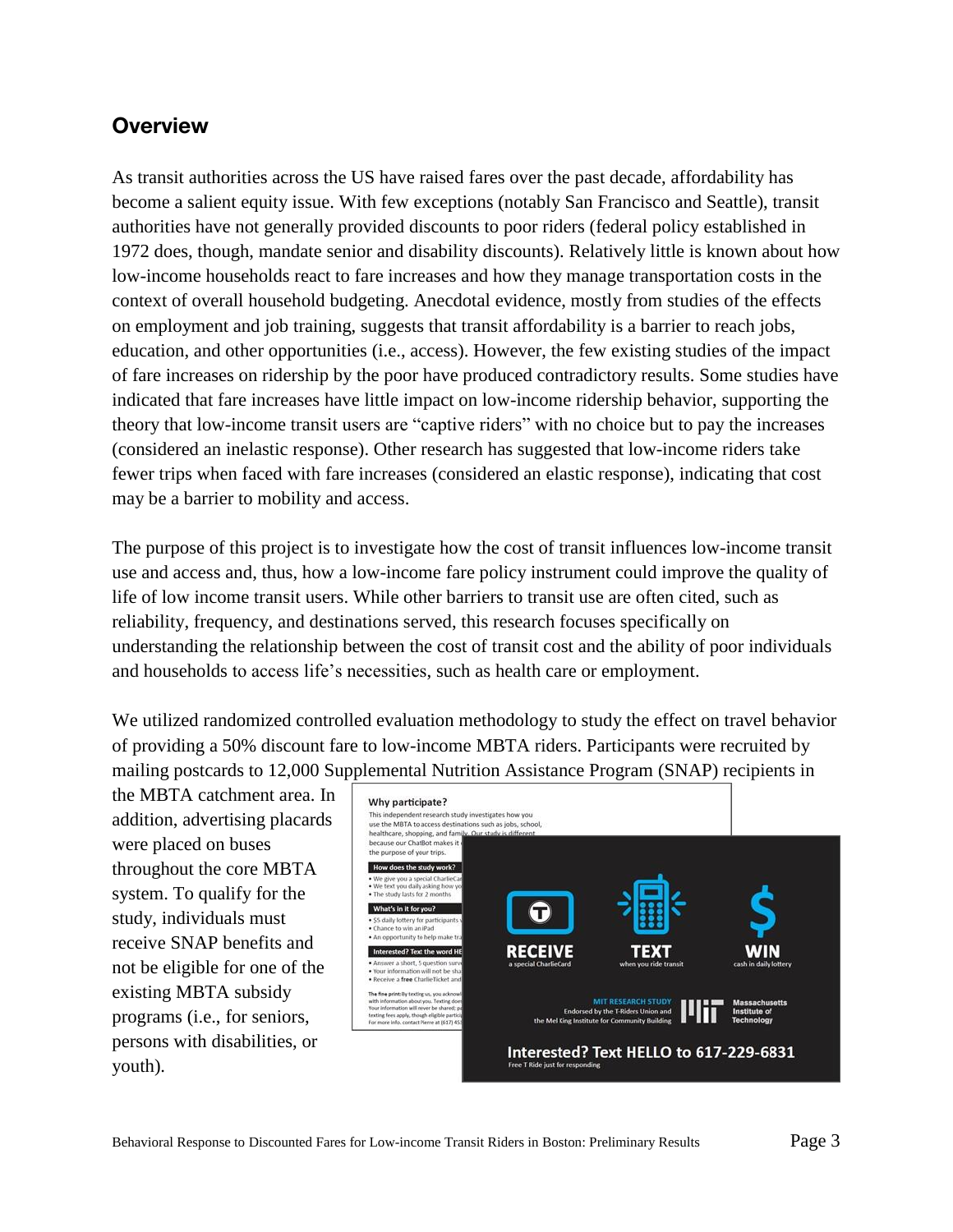An automated text-based mobile-phone ChatBot tool was developed to facilitate the recruitment process. Interested individuals texted the ChatBot phone number to obtain more information and enroll in the study. After agreeing to be a part of the study, participants were randomly placed into either the control group (receiving an ordinary CharlieCard but with a special "study" sticker on the back) or the treatment group (receiving a special CharlieCard that deducts only half the regular fare for each use or that allows for the purchase of a \$29 monthly pass<sup>1</sup>). Each participant was responsible for adding value or purchasing a monthly pass to their own card as they would normally. The study protocol was approved by MIT's Institutional Review Board to ensure the rights, privacy, and welfare of the research participants. The study ran from February through May 2019 with rolling recruitment, and each participant was enrolled in the study for a 2-month period. Overall, a total of 240 participants were part of the study.

We recorded three types of data. First, we followed mobility patterns by tracking CharlieCard usage data to determine any difference in travel behavior, such as the average number of trips taken by each group and the time of day those trips were taken. Second, we collected daily travel diaries from each participant using the automated ChatBot. To encourage participation in the program, each day that a participant answered the ChatBot travel diary they were entered in a \$5 lottery with multiple winners picked each day. Lastly, we asked several survey questions before and after the study, such as what barriers they face in using public transportation.

While a complete analysis of the findings is not yet available, this report releases some preliminary results. In sum, we found that low-income riders in the study took 30% more trips as a result of receiving a subsidy and took more trips to access health care and social services. We also found that, compared with the average MBTA rider, the low-income individuals participating in the study took more of their trips during off-peak times, relied more heavily on buses and Silver Line, made more transfers among modes and routes (e.g., subway to bus to another bus), and more often paid with stored value on a card rather than one-day, seven-day, or monthly passes. They also reported reliability, affordability, frequency, and crowding as top concerns. The following pages provide details on these initial findings.

*The authors would like to thank the MBTA advisory board for providing financial support, the Department of Transitional Assistance for assisting with the postcard mailing, the MBTA Office of Performance Management and Innovation for facilitating access to the CharlieCard usage data, and the MIT Abdul Latif Jameel Poverty Action Lab (J-PAL) for providing guidance on conducting randomized controlled evaluations.*

<sup>&</sup>lt;sup>1</sup> The discounted monthly pass costs \$29 compared with the standard monthly pass which costs \$84.50. Ordinary CharlieCard users can also purchase a weekly pass for \$21.25 but because of limitations with the MBTA's Automatic Fare Collection system, a weekly pass option is not available for discounted CharlieCard users.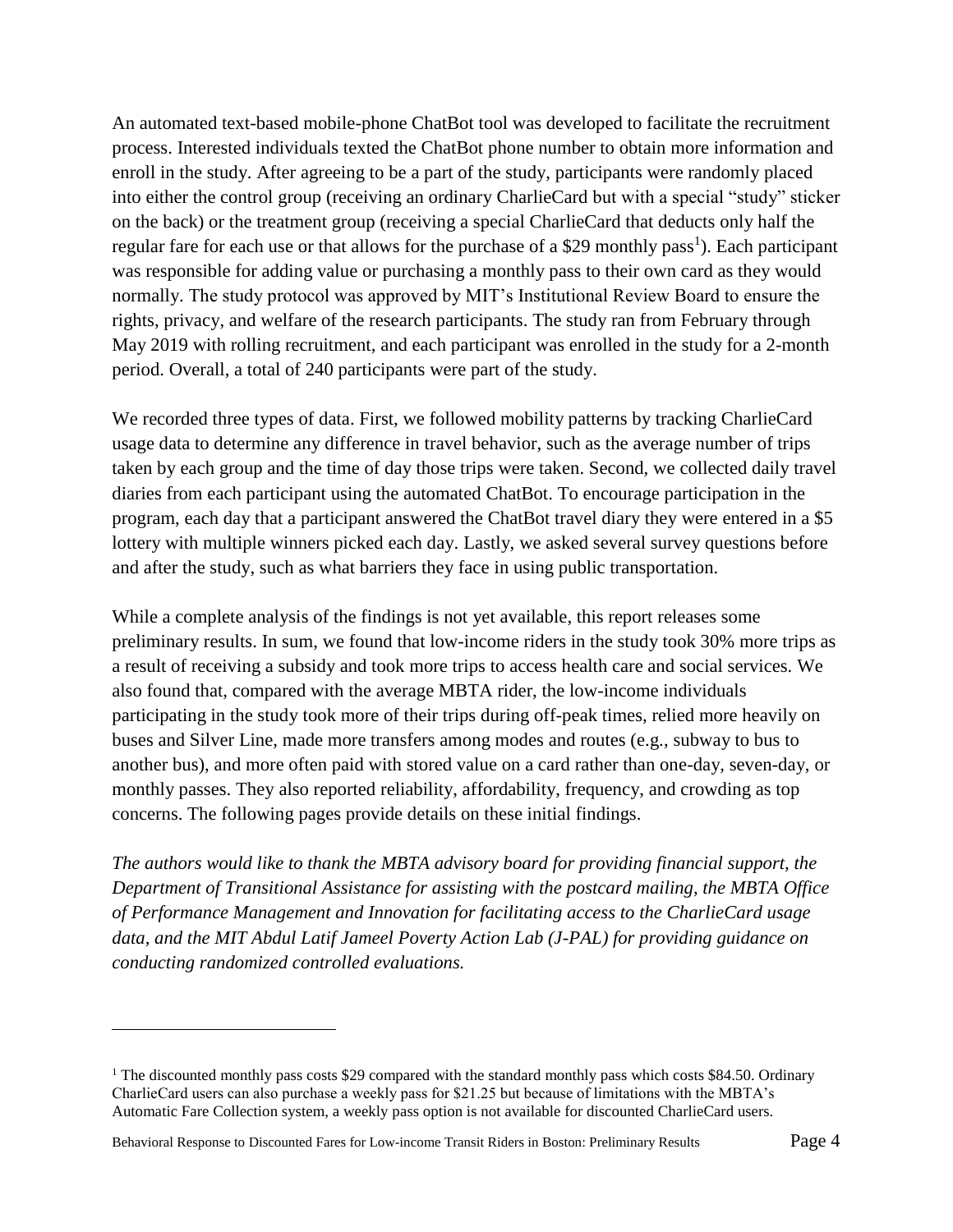### Figure 1. Low-income riders with a transit subsidy took about 30% more trips (2.5 more trips per week)



The average number of transit trips per week taken by each participant was calculated from individual CharlieCard usage data obtained from the MBTA's automated fare collection system data warehouse. A single trip is considered a journey from an origin to a destination including all transfers. Figure 1 compares the results between the two groups of participants. On average, those who did not receive a discount (blue) took 8.6 trips per week while those who received a discount (red) took 11.1 trips per week, a difference of 2.5 trips per week which is a 30% increase. The uncertainty associated with the results is  $+1.6$  trips per week at a 95% confidence  $level.<sup>2</sup>$ 

Behavioral Response to Discounted Fares for Low-income Transit Riders in Boston: Preliminary Results Page 5

<sup>&</sup>lt;sup>2</sup> A Welch two sample statistical t-test indicates that, at a 95% confidence level the group receiving a discount did take more trips per week on average than the control group—in other words, we are 95% confident we did not see this result by chance. The uncertainty associated with the results is  $2.5 \pm 1.6$  trips per week, equivalent to a confidence interval of 0.7 to 4.1 trips per week. This means that the likely true increase in trips lies somewhere between those extremes. There is a large confidence interval around the findings because of the large underlying standard deviation (how spread out the data is) of about  $\sigma = 6.7$  trips per week. A larger sample size would be needed to increase our confidence in the results.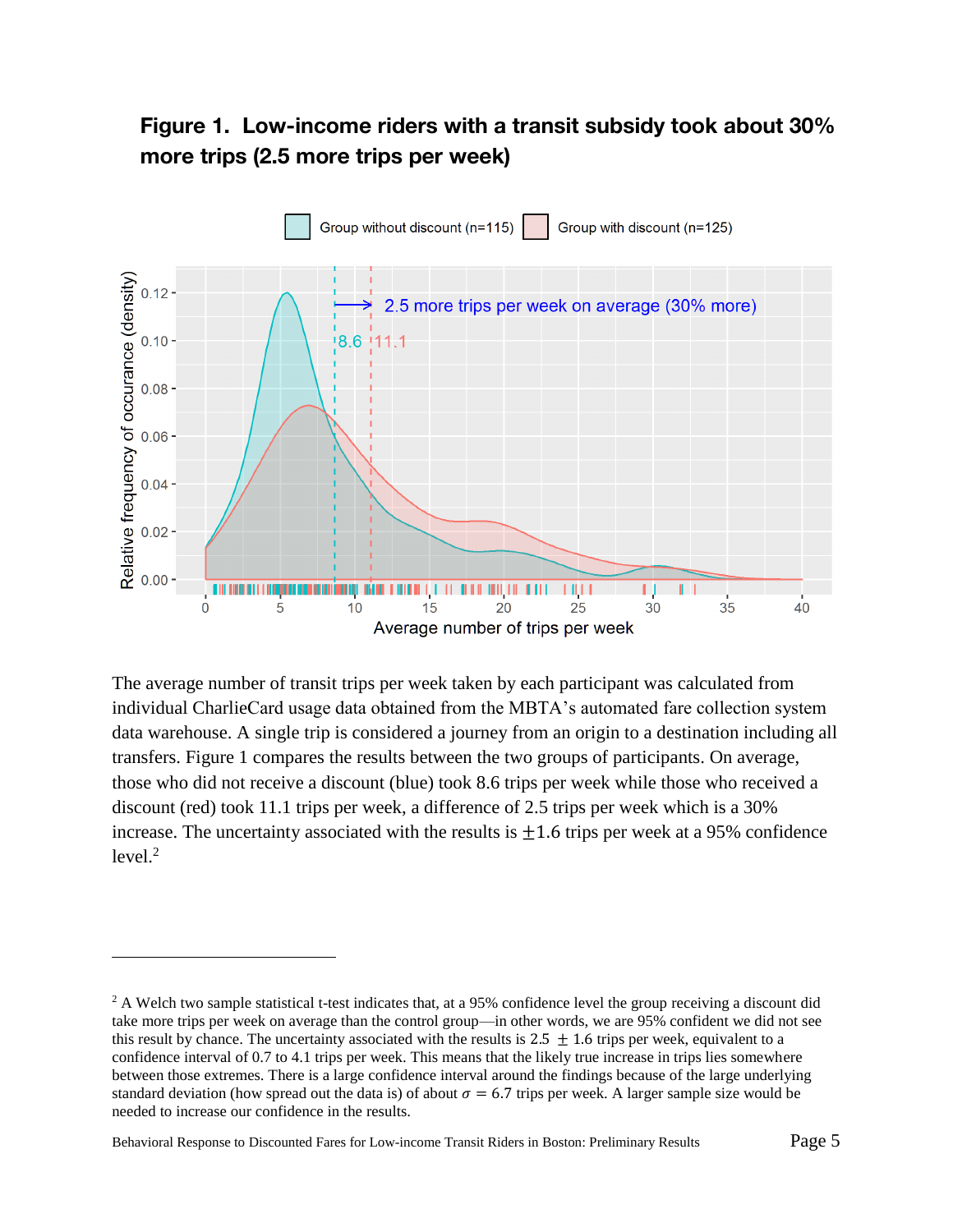### Figure 2. Low-income riders with a transit subsidy took more trips to health care and social services



The automated ChatBot collected daily travel diaries from each participant. Daily at 9 AM, the Chatbot texted the following to each participant, "Reply with the purposes of all MBTA trips you took yesterday (or say none)." Approximately 20,000 travel diary responses were collected overall. Figure 2 compares the average number of trips for each purpose between the group not receiving the discount (blue) and the group receiving the discount (red). While those receiving a discount made slightly fewer work trips and more shopping/errand and health/social service trips (which includes visits to the doctor, hospital and social services), only the differences in the latter trip purposes were statistically significant.<sup>3</sup>



<sup>&</sup>lt;sup>3</sup> The black lines represent the margin of error. "Healthcare/ Social services" is the only category where these error bars do not overlap indicating confidence that there was an increase.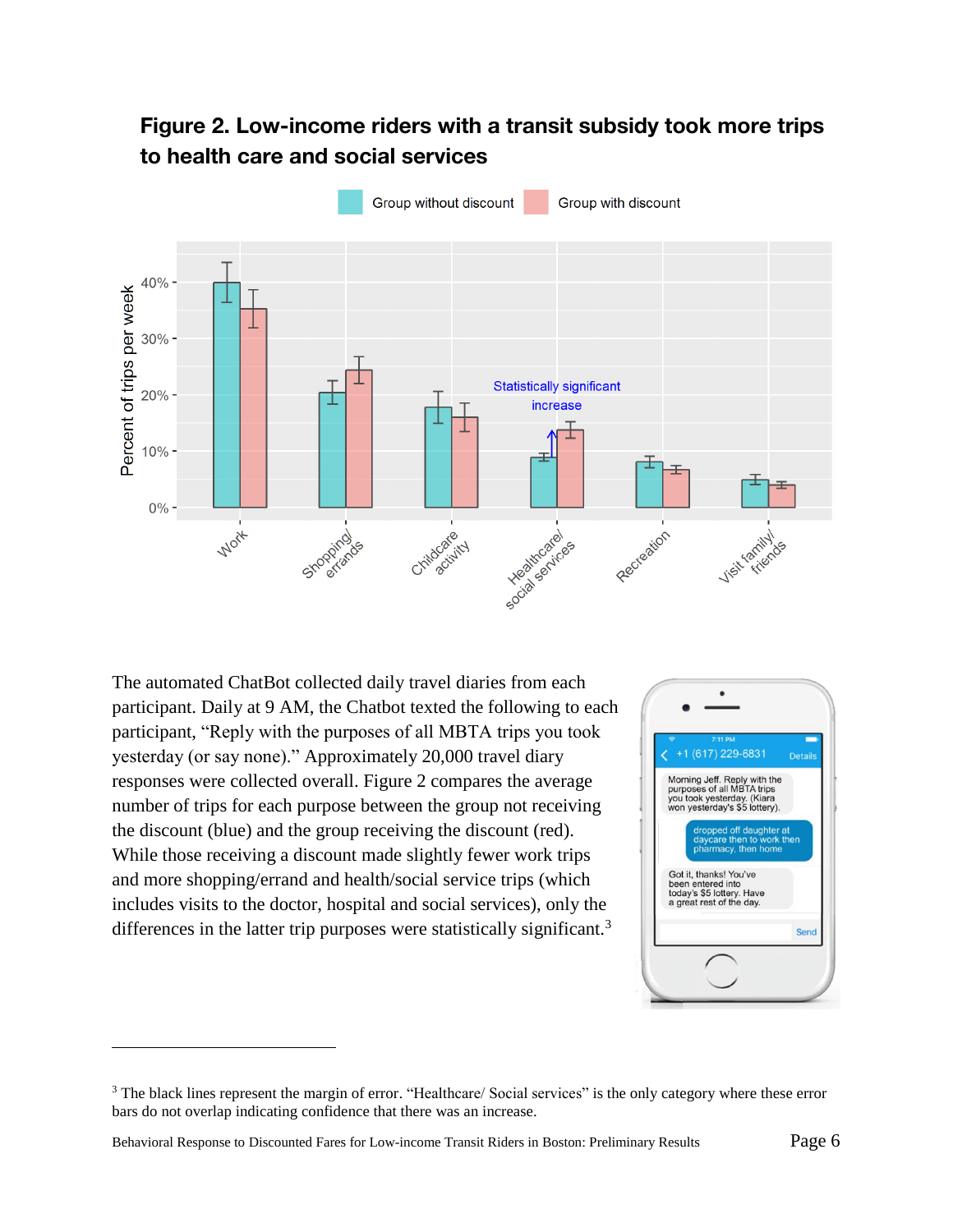### Figure 3. Low-income transit riders took more of their trips during off-peak times



The MBTA and other US transit authorities have expressed concerns that a low-income fare discount might induce additional ridership during the weekday peak hours that already experience crowding. Figure 3 shows the fraction of trips per hour throughout the day. The lowincome participants in the study took a higher fraction of off-peak trips than the average MBTA user<sup>4</sup> (shown in green), noticeably in the middle of the day.

#### Figure 3b

 $\overline{a}$ 



Figure 3b compares the two groups in the study. While similar, participants receiving a discount did take a slightly higher fraction of their trips in the afternoon leading up to the PM peak.

<sup>4</sup> Data for the month of March 2019 was used to represent the average across the MBTA bus and subway system.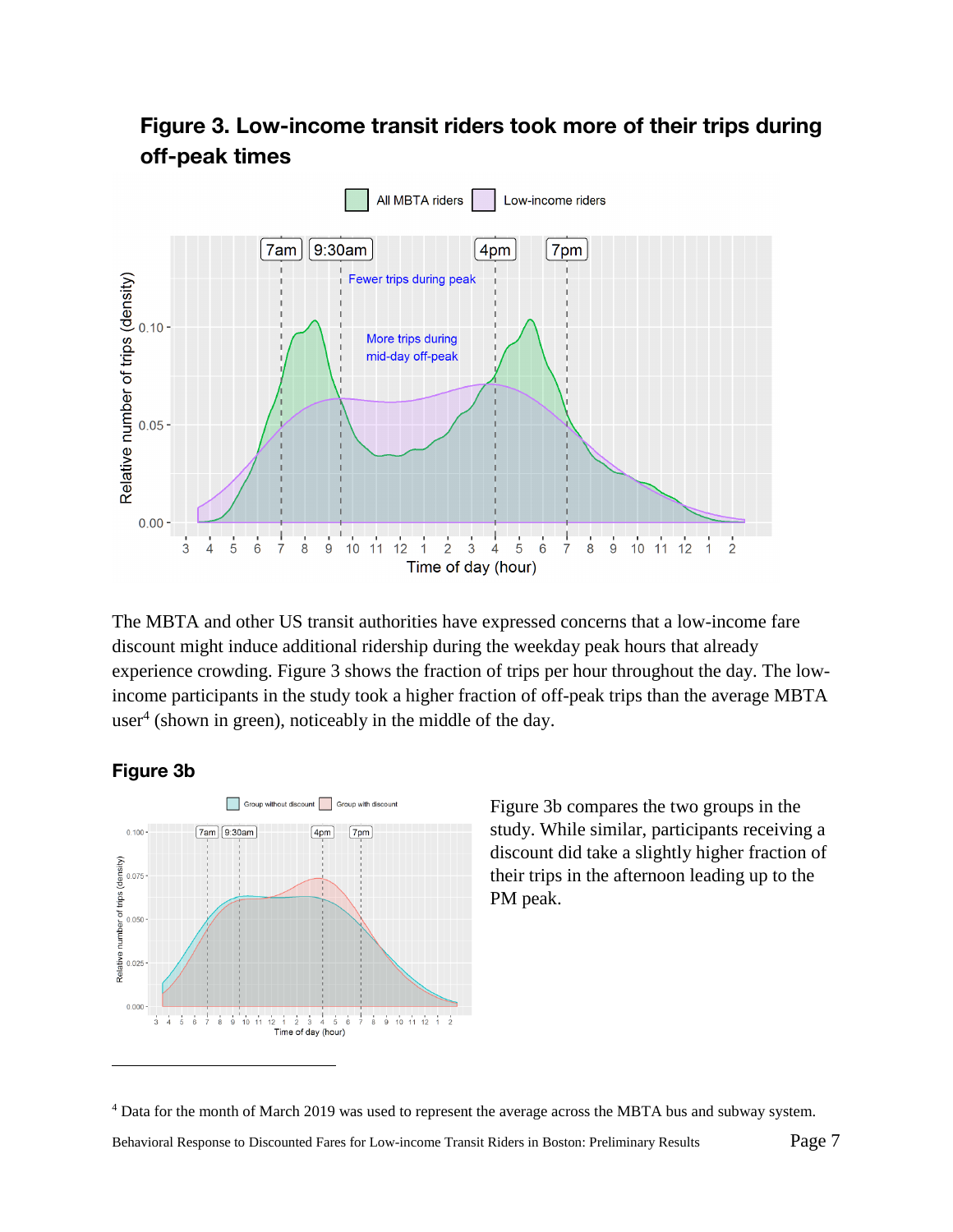### Figure 4. Low-income transit riders relied more heavily on buses and Silver Line



CharlieCard usage data for the participants in the study was used to determine the percent of trips taken on different modes and compared with all users on the MBTA subway and bus system for March 2019 (Figure 4). Lowincome participants in the study relied on bus service for over 60% of their trips, while the average across the system was about 40%.

## Figure 5. Low-income transit riders made more transfers among modes and routes (e.g., subway to bus to another bus)



A similar analysis was conducted comparing the number of trips that required a transfer for the participants in the study and MBTA riders overall (Figure 5). Low-income riders take twice as many trips (26%) requiring transfers than average.

### Figure 6. Low-income transit riders paid more often with stored value on a card rather than one-day, seven-day, or monthly passes



As shown in Figure 6, low-income riders in the study paid for about 25% of their trips using a pass and 75% using stored value on their CharlieCard. On the MBTA system overall, about 70% of trips are paid for using a pass.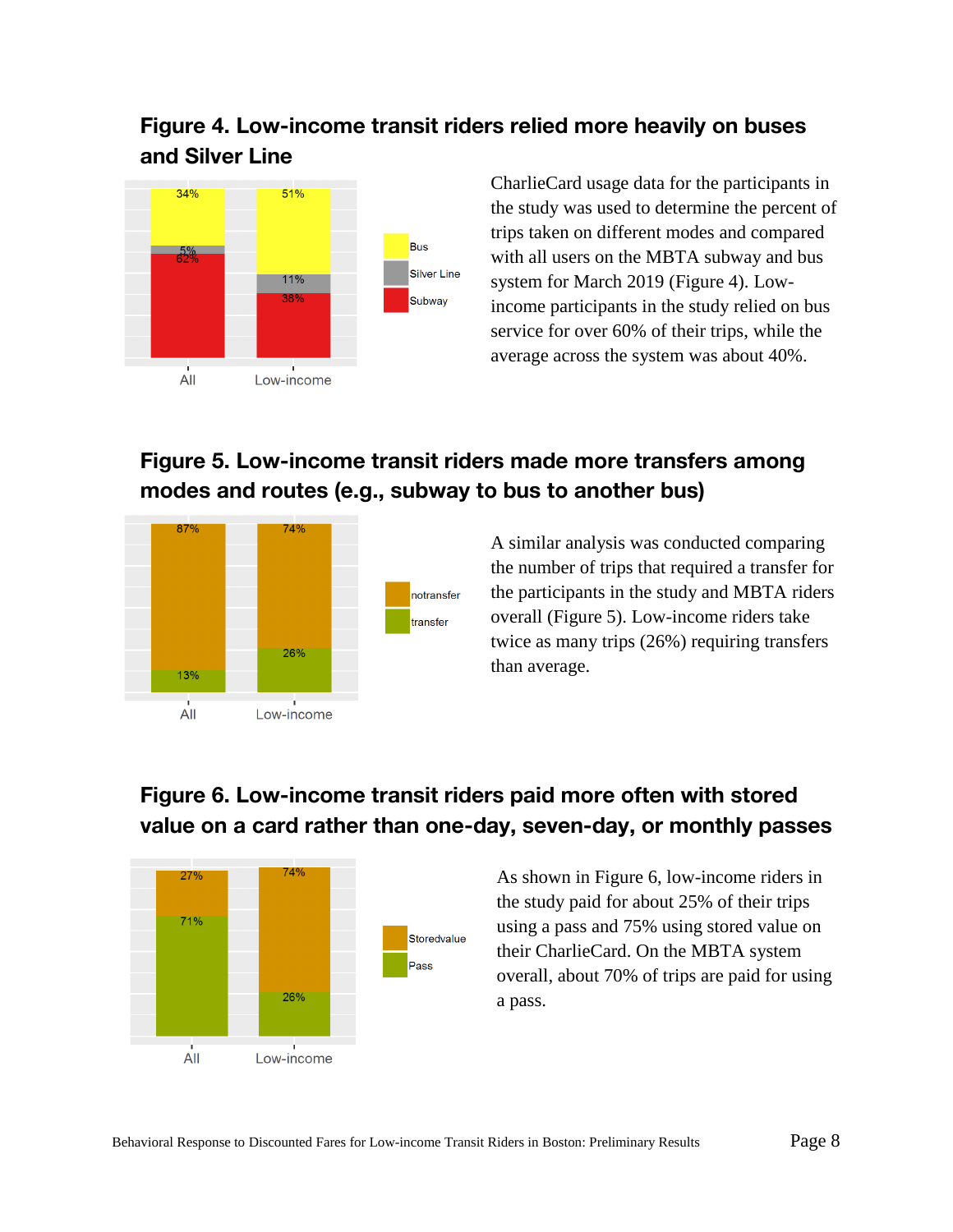

Figure 7. Low-income transit riders report reliability, affordability, frequency, and crowding as top concerns they face with the MBTA.

Finally, to better understand low-income riders concerns with MBTA service, the following open-ended question was asked of all participants at the beginning of the study: "What do you think is the biggest problem with public transportation (MBTA) in Boston?" As shown in Figure 7, reliability was the most frequently mentioned concern, followed by affordability, frequency of service, and crowding.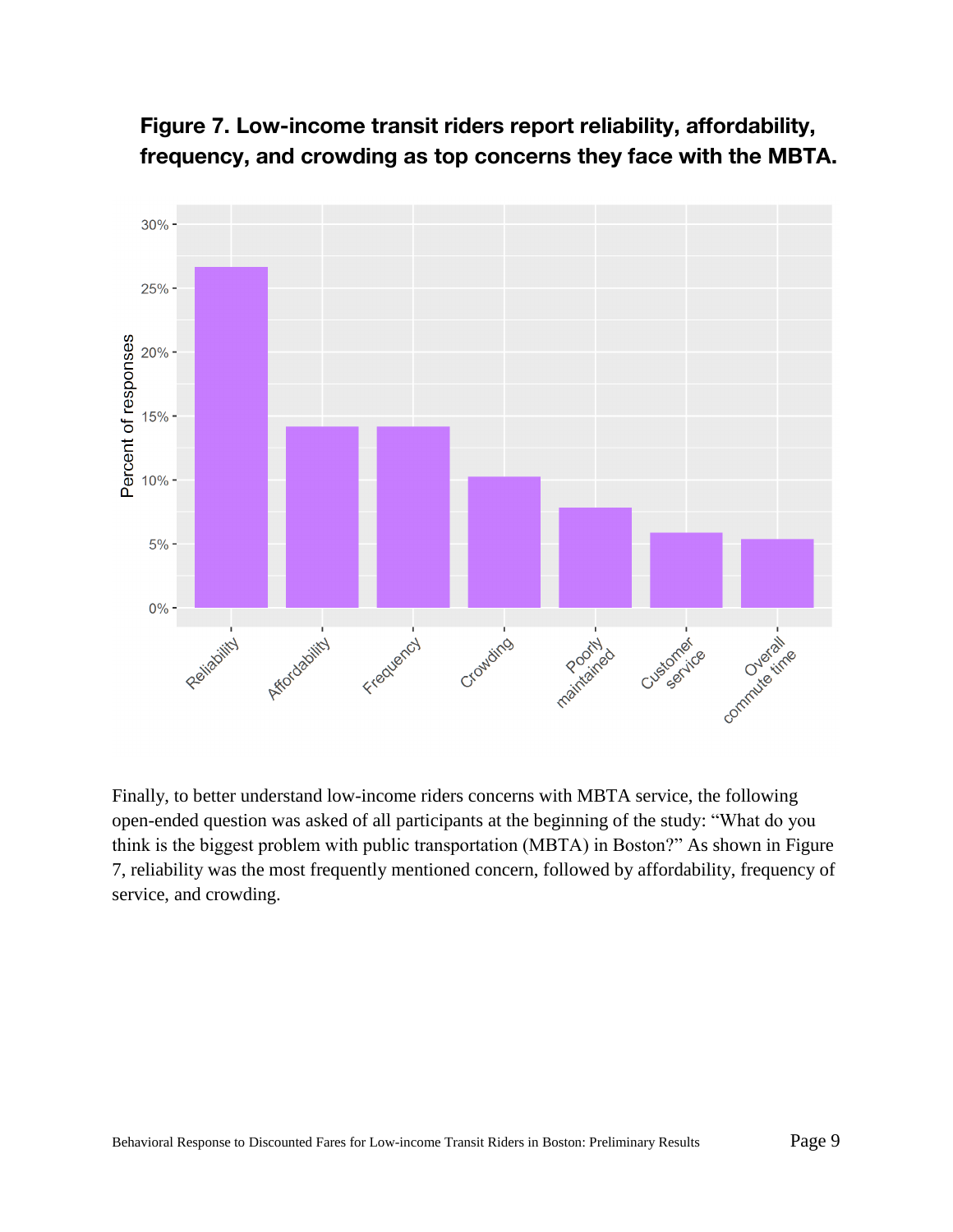### Appendix: Potential bias in the study

As with any research study, various factors may have biased the study results such that the findings do not validly represent reality. Many of these potential biases have been addressed in the study design itself or subsequently in the data analysis. The key ones are discussed here.

To avoid human bias, the participants were assigned to either the treatment or control group at random by computer algorithm. After the participants were randomized, the two groups were compared based on a set of five variables to confirm balanced representation on gender, race, age, employment, and single-parenthood. The average age is 36 for the control group population and 37 for the treatment group. Figure A1 compares the two groups according to the other four variables.<sup>5</sup>





<sup>&</sup>lt;sup>5</sup> A t-test or chi-squared 2-sample test for equality of proportions indicates no statistical difference between the demographic characteristics between the two groups.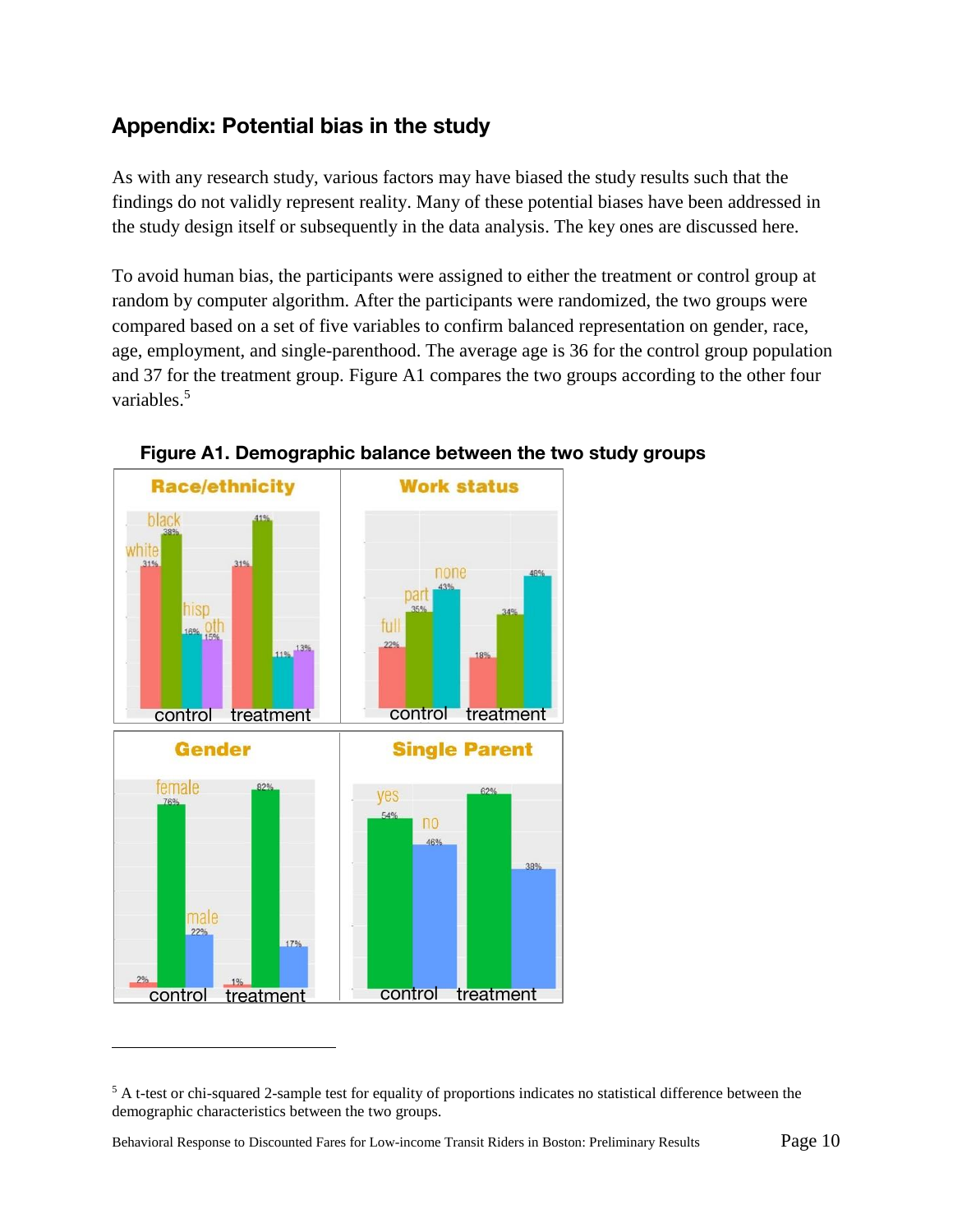Another potential concern is that, for some reason, participants in the control group might drop out of the study at a higher rate than treatment group participants (i.e., "differential attrition"). The study was designed such that the ChatBot daily travel diary with the daily \$5 lottery draw would be the primary incentive for continued participation.



Each participant was provided with a refrigerator magnet with contact information. Participants could contact us via email, phone, or text to encourage communication. The average number of days of participation in the study was similar for the two groups: 55 for the control group and 58 for the treatment group.

In these type of research studies, the possibility always exists that participants might make up responses in order to be eligible for the prizes. To avoid this problem with the ChatBot diary, participants who did not take a transit trip the prior day could answer "none" and still be entered into the lottery.

Because the control group did not have an incentive to always use their designated CharlieCard (since there was not a discount associated with it), members of this group may not have always used their card for travel. If another card was used, we might not be able to include those trips in

our counts. To mitigate these concerns, special labels were placed on all of the study CharlieCards to help participants distinguish it from other cards and make it feel more special than an ordinary card. In addition, we asked participants to provide the serial numbers for any CharlieCards they were using before the study to be able to fill in missing trips if they were taken on a non-study card.



We would expect the treatment group, on the other hand, to be more likely to always use the study's CharlieCard because of the discount it provided. But individuals in this group might share their card with others. For one check on this risk, we asked each participant in this group, at the conclusion of the study, how frequently they shared their CharlieCard (to encourage an honest response, we also told them it was not a problem if they did share their card). Only 5% indicated that they shared their card and the majority of those who said they did indicated that they did so infrequently.